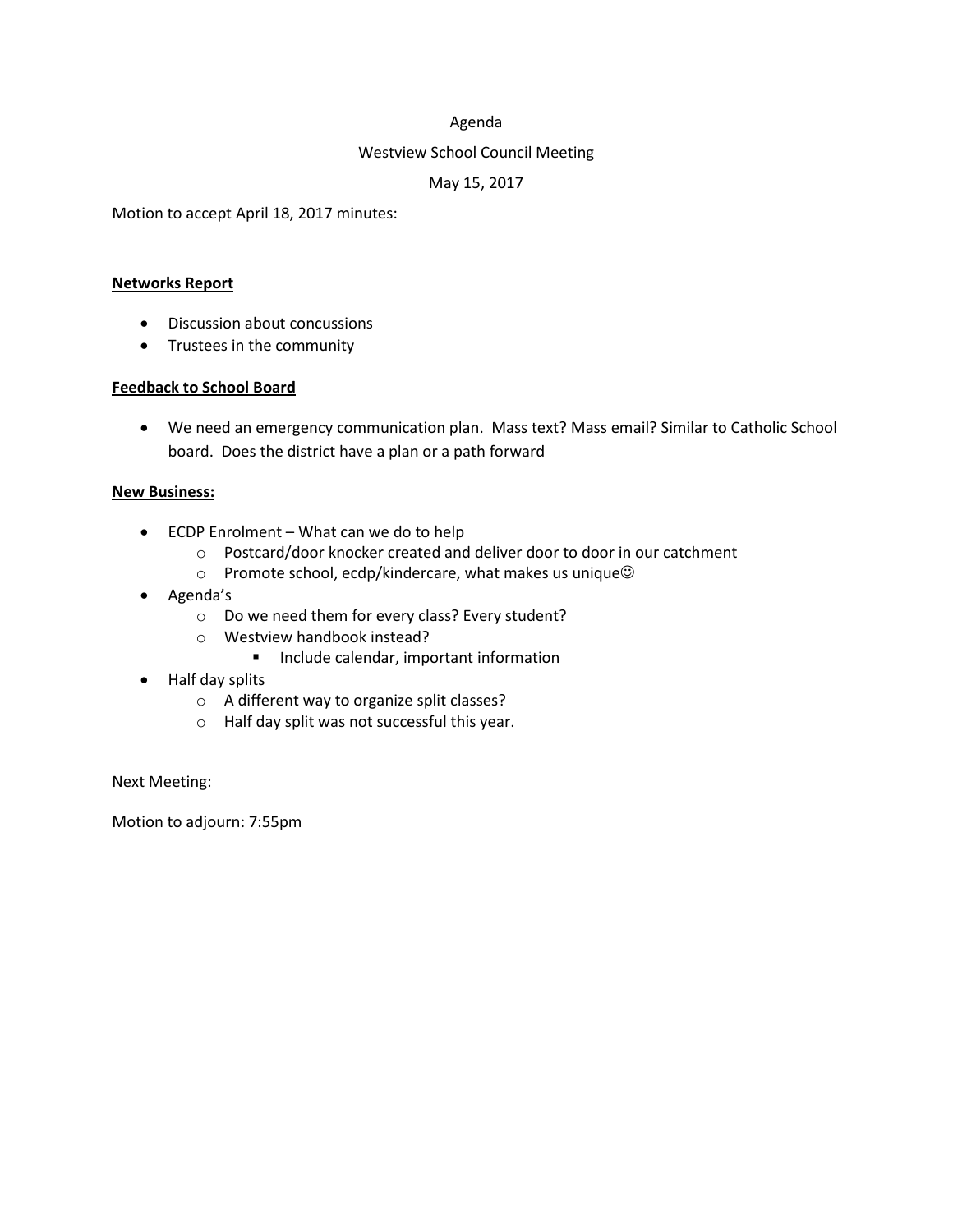# Agenda Westview School Parents Association Meeting May 15<sup>th</sup>, 2017

**Motion to accept April 18, 2017 minutes:**

## **Treasurers Report**

Playground: \$ 26 448.44 Casino: \$ 96 607.81 Regular: \$ 3045.37

## **Requests for Funding**

Requestor: Mrs. Philpott

• Bussing for Grade 1K to go to Dunvegan Gardens on June  $7<sup>th</sup>$ .  $\circ$  \$200.00

Motion: Susan Harrison Second: Philippa Gear Passed

## Requestor: Mrs. Foss

- Bussing for Grade 4, 5 & 6 to go to MacIsland for year end swimming on June 28<sup>th</sup>.
- Swimming at MacIsland \$2/kid
	- $\circ$  Bussing = \$450
	- $\circ$  Swimming = \$166
	- $\circ$  Total = \$616

Motion: Mandy Skaronek Second: Susan Harrison Passed

Requestor: Mrs. Philpott

**•** Bussing for Grade 1K to go to Heritage Park on May 31st. o \$150.00

Motion: Philippa Gear Second: Mandy Skaronek Passed

Requestor: Mrs. Sudom, Carla Roe, Donna McCullough

- 2 Tower Gardens
	- $\circ$  Growing our own plants (vegetables, herbs, fruits and flowers), and eating the greens when they are done .
	- o Teaching the students how to grow things (science)

Cost: 617.04 tower garden growing system

- 270.00 grow lights
- 72.00 support cage

84.00 garden dolly

70.00 shipping

1113.04

55.65 GST

**Time X \$ 2300 TOTAL (estimate)**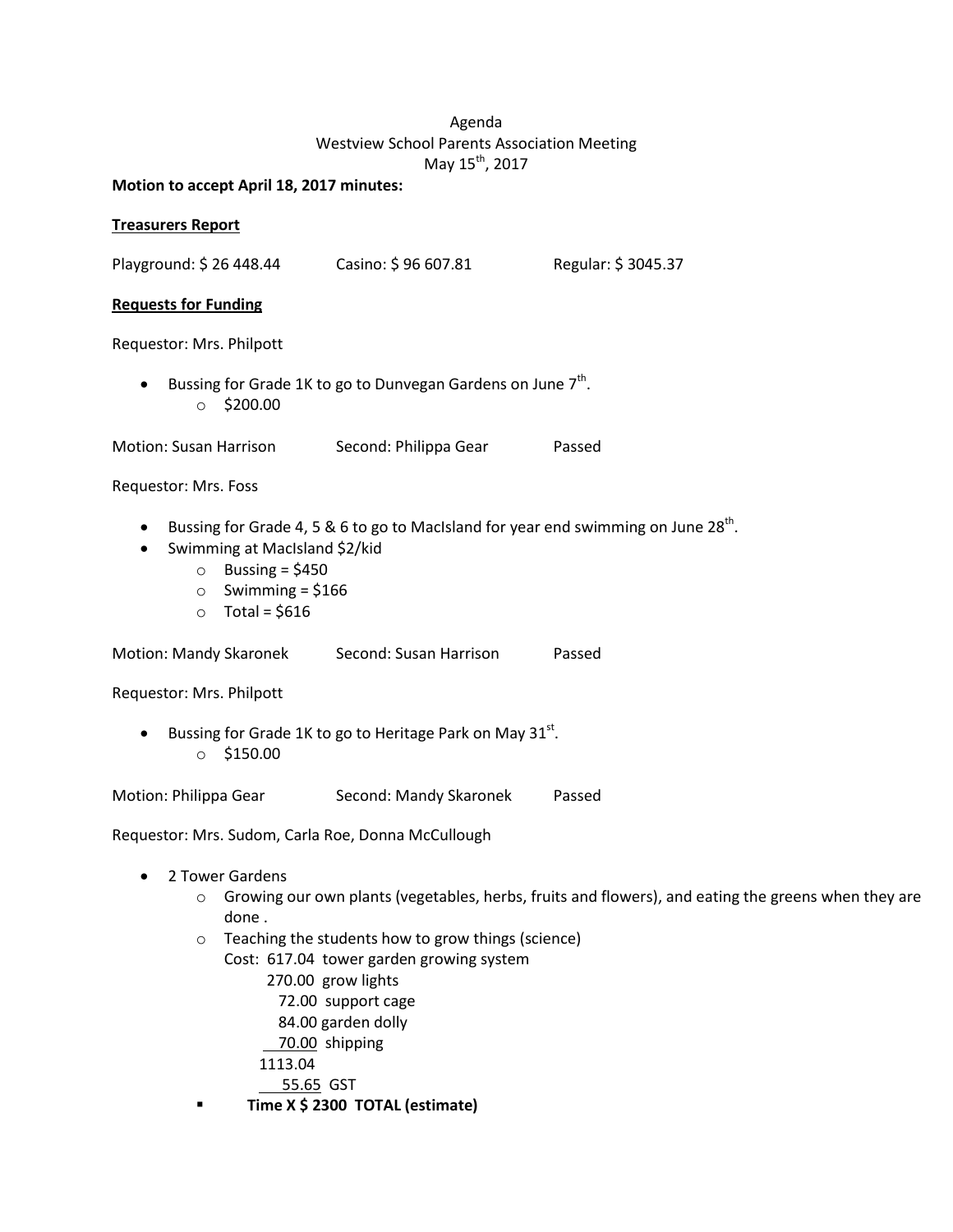| Motion: Mandy Skaronek                                                                                                                                                                                                                                                                                                                      | Second: Philippa Gear  | Passed |
|---------------------------------------------------------------------------------------------------------------------------------------------------------------------------------------------------------------------------------------------------------------------------------------------------------------------------------------------|------------------------|--------|
| Requestor: Mrs Sudom                                                                                                                                                                                                                                                                                                                        |                        |        |
| Dunvegan field trip<br>$\bullet$<br><b>ECDP</b> classes<br>$\bullet$<br>Entrance fee \$3 per child.<br>$\bullet$<br>\$108<br>$\circ$                                                                                                                                                                                                        |                        |        |
| Motion: Christine Hiscock                                                                                                                                                                                                                                                                                                                   | Second: Susan Harrison | Passed |
| Requestor: Mrs Sudom                                                                                                                                                                                                                                                                                                                        |                        |        |
| Swimming at YMCA - \$80<br>ECDP classes - \$160 total (for both classes)<br><b>Motion: Jenn Ross</b>                                                                                                                                                                                                                                        | Second: Susan Harrison | Passed |
| Requestor: Jeff Porter                                                                                                                                                                                                                                                                                                                      |                        |        |
| Exterior Alupanel Sign - \$1940<br>$\bullet$<br>Foamcore sign for Breakfast room - \$240<br>$\bullet$<br>Total with installation - \$3113.25<br>٠                                                                                                                                                                                           |                        |        |
| Motion: Philippa Gear                                                                                                                                                                                                                                                                                                                       | Second: Susan Harrison | Passed |
| Requestor: Tyler Chaisson, Kayla Pilgrim, Jana Kennedy, Deidre Philpott                                                                                                                                                                                                                                                                     |                        |        |
| Division 1 (1, 2, 2/3, 3) Movie at Landmark Cinema on June 28<br>٠<br>Movie \$6.75 per student (96) = \$648<br>$\bullet$<br>Concession \$5.50 per student (96) = \$528<br>$\bullet$<br>Total = $$1176 + businessing (~$450)$<br>$\bullet$<br>PAC will pay for movie & bus<br>$\circ$<br>Concession will be parent responsibility<br>$\circ$ |                        |        |
| Motion: Jenn Ross                                                                                                                                                                                                                                                                                                                           | Second: Susan Harrison | Passed |
| Requestor: Donna McCullough                                                                                                                                                                                                                                                                                                                 |                        |        |
| Registration \$50-\$100 for Robotics Club<br>٠<br>Shirts for team members - \$20 each for 16 team members<br>Total = $~420$                                                                                                                                                                                                                 |                        |        |
| <b>Motion: Jenn Ross</b>                                                                                                                                                                                                                                                                                                                    | Second: Mandy Skaronek | Passed |
| Requestor: Craig Upper                                                                                                                                                                                                                                                                                                                      |                        |        |

- 3D printer
- $\bullet \quad$  ~\$1800
- Craig to read reviews and confirm which model we will purchase
- Pending approval once more info is sent